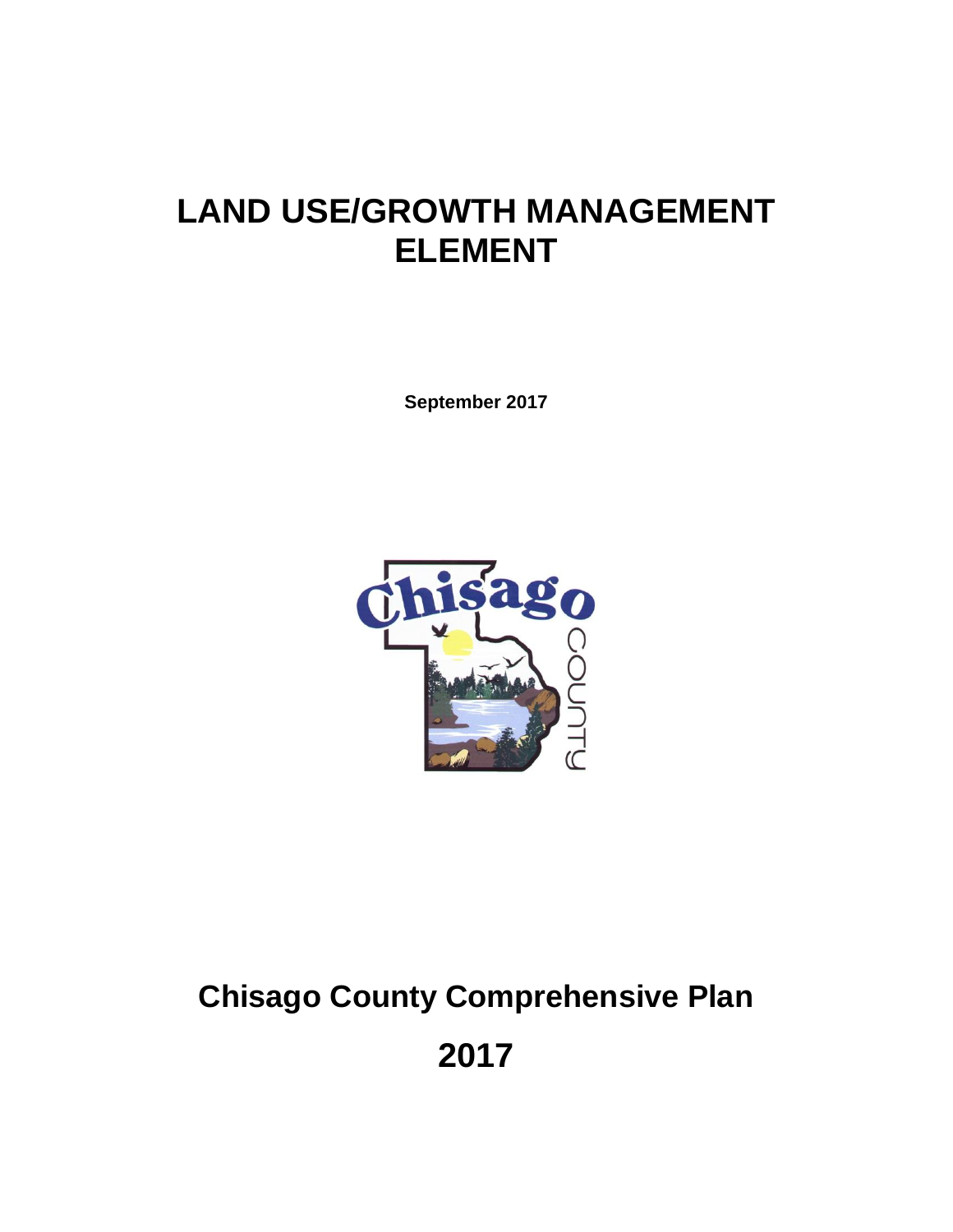#### **Land Use**

#### **Introduction**

The existing land use and land use trends are important factors in developing policies and preparing a future land use plan for Chisago County. Land use is a major factor as it determines the physical and economic characteristics of the County as well as determining the level of public services that agencies need to provide.

The Chisago County Land Use Plan describes how the County will guide growth in the unincorporated areas. The Land Use Plan is an official document, adopted by the Chisago County Board. It sets the broad policy that guides decisions about the physical development of the County. The Land Use Plan is the legal basis for land use controls.

The Land Use Plan is general and long-term while the zoning ordinance and zoning map are short-range and precise. The Land Use Plan sets the general guidelines and policies for reviewing and evaluating development proposals, the zoning map and ordinances are tools to implement the general guidelines and policies. The Land Use Plan delineates the general land use areas by type. The Zoning Ordinance and map define the zoning districts; special management overlay districts, the permitted, conditional and interim uses and requirements for each use within specific land use zones.

The Land Use Plan provides for logical development patterns that preserve the existing natural resources, respects the existing character of the county and provide a high quality of life. The planned development attempts to meet current needs without placing environmental, economic and social burdens on future generations to meet their needs.

Chisago County administers several ordinances that control land use and protect the unique and varied natural resources of the county. All County ordinances are enforceable only in the unincorporated areas. Cities are responsible for establishing and enforcing ordinances within their boundaries. Townships may adopt ordinances that are as restrictive as or more restrictive than County regulations.

The overall vision of the Chisago County Land Use Plan is to accommodate the county's projected population growth of 13,778 people (an increase of about 25 percent to a total of 68,071 residents) by 2030 while incorporating sustainable growth and preserving the natural, cultural and historic characteristics of the County.

#### **Existing Conditions**

Chisago County's diverse land use patterns include historic towns and villages, rural fringes, exurban residential communities and growing suburban-style cities. These areas are interspersed with rivers, natural areas, wetlands, lakes, bluffs and agricultural areas. The variety of developed and open space areas provides a mixture of visual landscapes unique to Chisago County.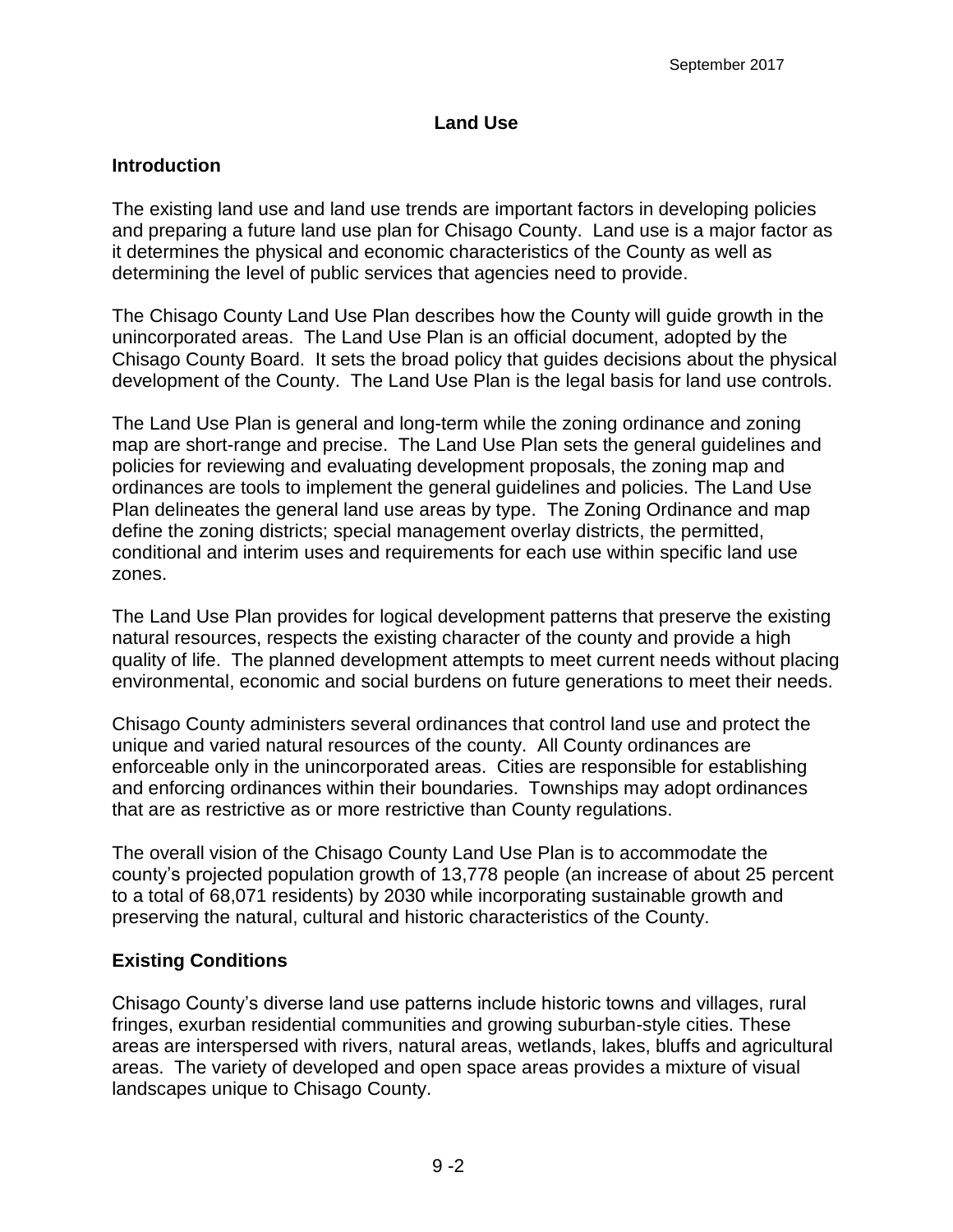A majority of land in Chisago County remains largely undeveloped, primarily in agricultural use, woodlands or wetlands. However, from 1990 – 2007, development occurred at a rapid rate. More recently, development slowed during the recession of 2008 – 2012 and but the rate of new development increased in the years 2013 – 2016. The majority of development has occurred in the southwest area of the County and along I-35 on the western side of the County and the Northern Lakes Area.

The lakes area around Wyoming, Lindstrom, Chisago City and Center City has attracted significant residential development over the past 20-30 years. This part of the County continues to be an area of growth, given proximity to employment centers in the eastern Twin Cities Metropolitan Area. Development also continues to occur along I-35, north to the County border.

Commercial development is found primarily within incorporated cities in the County. Unincorporated centers, such as Almelund, Rush Point, Sunrise and Stark also have a limited amount of commercial uses. Increased interest in commercial sites has occurred over the past several years along Interstate 35 and along Highway 8, primarily in Wyoming, Chisago City and Center City.

In total, there are 283,422 acres in Chisago County. Chisago County includes 68,555 acres of protected lakes, waters and wetlands (24% of the total county area). There are 91 lakes in Chisago County. In addition, there are 70,272 acres in incorporated cities (24.8%) and 213,150 acres in townships (75.2%).

State-owned land accounts for a significant portion of land (16,825 acres – about 6 percent of the County) in the County. Carlos Avery Wildlife Management Area consists of about 8,740 acres, Wild River State Park 7,000 acres, Interstate State Park 295 acres, Chengwatana State Forest 250 acres and Janet Johnson Wildlife Management Area (WMA) with 540 acres.

#### **Factors Influencing Land Use**

The land use situation in the county has not been static but has been constantly changing, both quantitatively and qualitatively. Over time, a multitude of factors have shaped and changed land characteristics, affecting and altering policies and decisions. The present situation has been influenced by characteristics of population, culture, geographical location, natural resource base and many other factors. A brief review of some of the major influences is presented here to summarize their relationship to land use.

1. Geographical Location

The county is located in the glaciated east-central area of Minnesota, bounded on the east by the St. Croix River. The river was a major transportation route at the time of original settlement because it was navigable by steamboat to Taylors Falls. The county lies roughly one-hour drive from the center of the Twin Cities on Interstate 35, which also is the route to Duluth.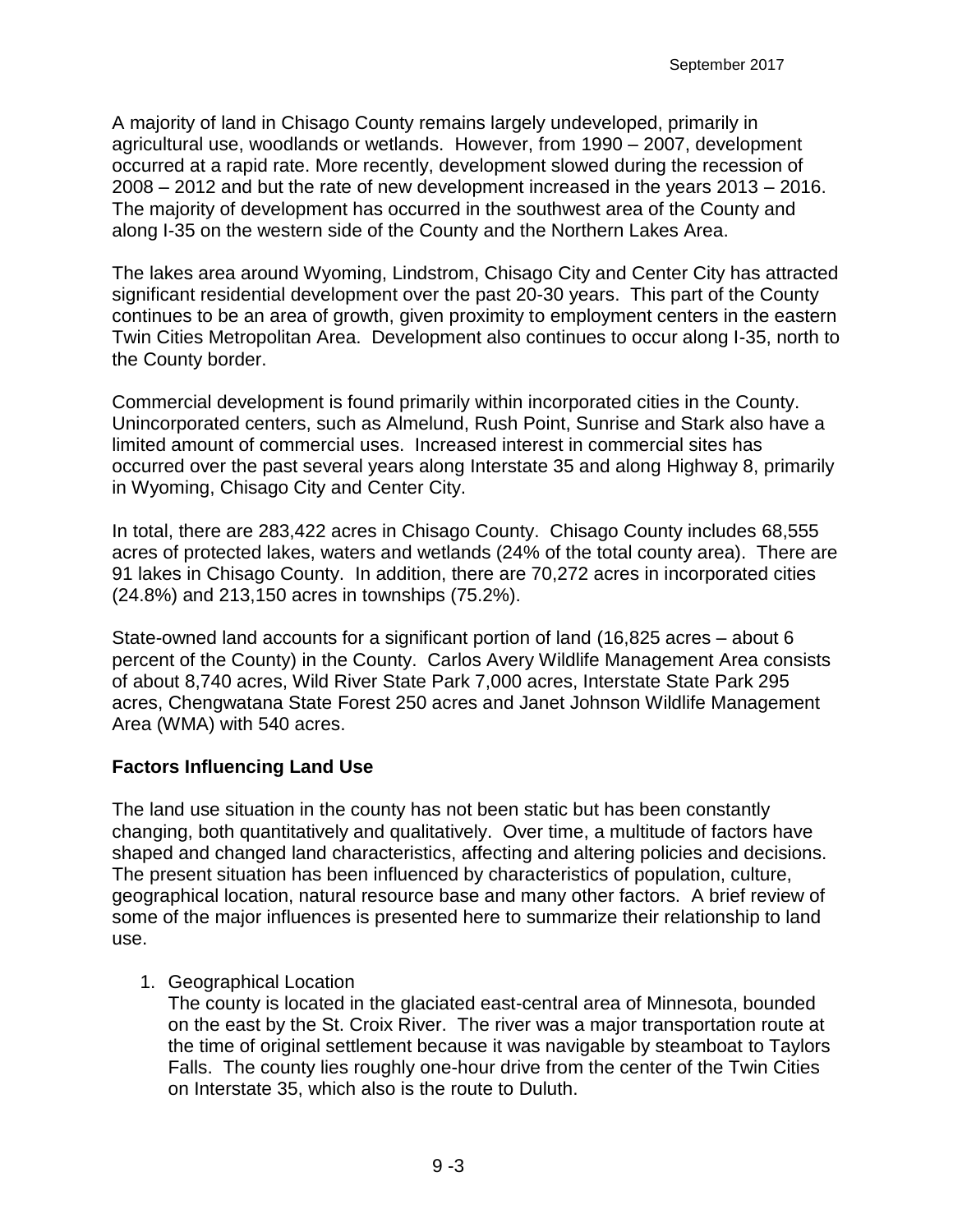#### 2. Cultural Influences

The original settlers of Chisago County came from predominately an agricultural background. Subsistence agriculture on homesteads set the pattern for farm size, which has altered little in later years despite influences such as increased land prices, types of crops grown, and combining of smaller farms into larger landholdings or breaking up of large farms through inheritance or sale.

#### 3. Population Characteristics

The population of the county was relatively stable until the last 20 years when it showed a rather marked increase and a continuing increase in population is expected. With more people coming into the county there has been a corresponding increase of demand on agricultural and open lands for urban and residential uses.

#### 4. Natural Resource Base

The soil quality of Chisago County ranges from very good to unsuitable for agriculture and/or development. Originally, much of the land was covered by forest or oak savannah. There are several areas of poorly drained or steeply sloping land that owners cannot use for agriculture or residential development. The county has little mineral wealth, but has adequate supplies of water resources, that attracted both early settlers and more recently, new residents.

#### 5. Residential Development Patterns

The major development corridors in the county are located around the northern lakes (Rush Lake, Goose Lake, Fish Lake and Horseshoe Lake), adjacent to Interstate 35, in the southern lakes area and along Highway 8. In addition, new home construction is distributed throughout the county.

Some factors affecting land use in the county in the past that are still affecting land use in the county today include:

#### 1. Population Increase

Perhaps the single most important factor affecting land use in Chisago County today and in the near future is the growing population. In-migration of new families has created a demand for more residential areas and support services, leading to conversion of agricultural and open space lands to suburban and urban uses. By 2030, the State is estimating the County population will grow another 25 percent to 68,071 residents.

# 2. Transportation System

Interstate 35, in conjunction with the remaining highway network within the county, has increased the accessibility of county residents and businesses to the Twin City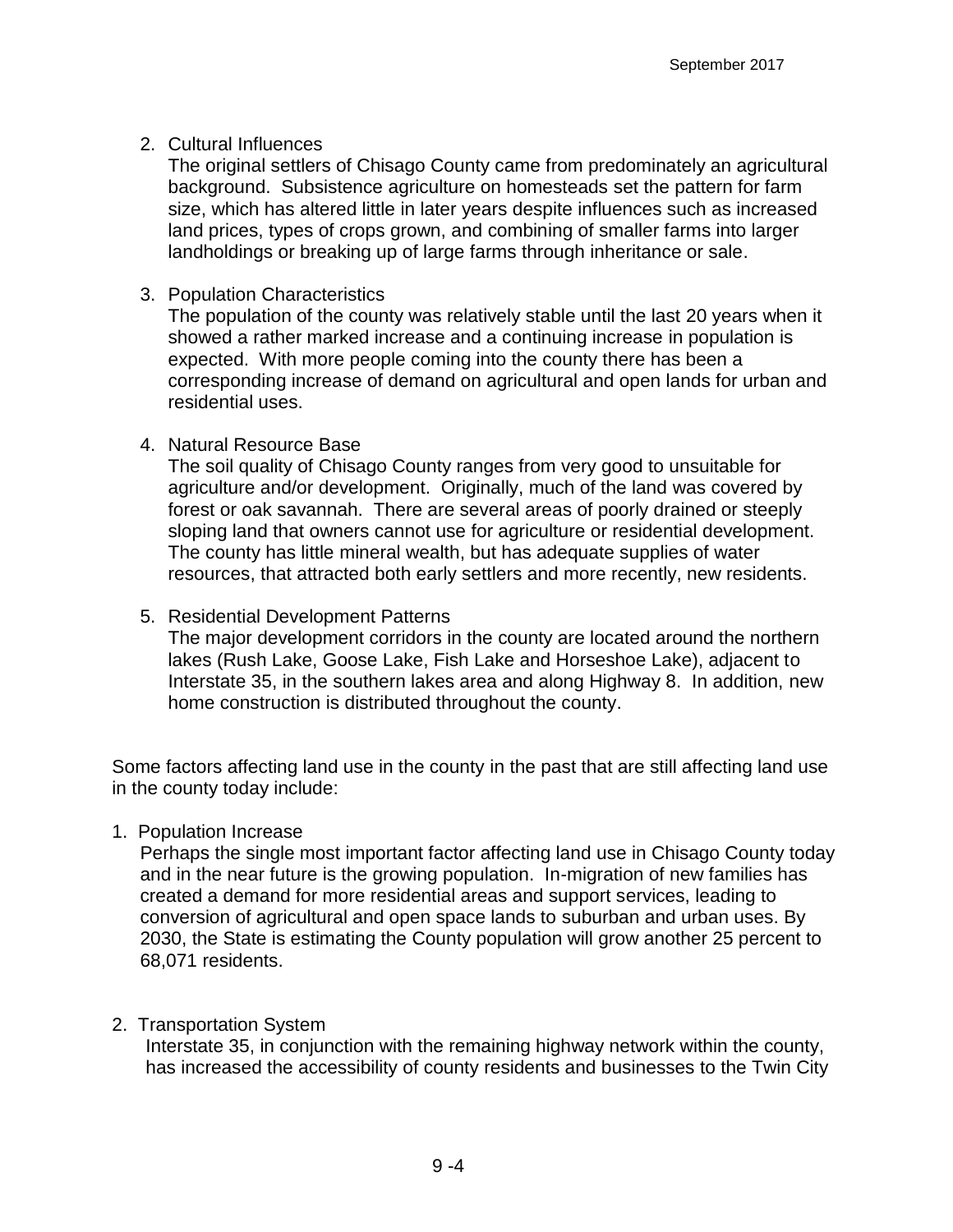Metropolitan Area. People now find it quite feasible to commute to a job in the Twin Cities and still reside in a relatively uncrowded ex-urban/rural environment.

4. Zoning Laws

Past and present zoning laws have had the goal of protecting agricultural lands from urbanization. Scattered small acreages have been developed for residential use.

5. Recreational Demand

Chisago County has the potential for providing recreational uses of the land and on the waters; uses which have increased in importance in recent years. The Wild River State Park and Interstate State Park have become important influences on the area as a major recreational area. There are several important water resources in the County: The St. Croix River, the Sunrise River, the Chisago Lakes in the southern part of the county and lakes in the northwest part of the county including Rush Lake that are all important recreation amenities.

#### **Land Use Regulations**

Chisago County provides for the orderly growth and renewal of the county by regulating land uses in the unincorporated areas. Chisago County administers several ordinances that regulate land uses and development. All ordinances are enforceable only in the unincorporated areas of the County. Cities and Lent Township are responsible for establishing and enforcing their own ordinances and implementing their own comprehensive and land use plans.

The following is a summary of the Chisago Land Use Codes and Ordinances:

#### **Zoning Ordinance**

The County's zoning ordinance protects the health, safety and welfare of residents and allows wise use of the land, while protecting and conserving its natural resources, its ecological systems and its economic stability.

#### **Subdivision Ordinance**

The subdivision ordinance establishes procedures and standards for the division of land in the townships in which the County administers plat and land split review.

#### **Shoreland Ordinance**

Through the shoreland ordinance (as mandated by the DNR), the County regulates the subdivision, use and development of shorelands of public waters in the county. These regulations are to preserve and enhance the quality of surface waters, conserve the economic and natural environmental values of the shorelands and provide for wise use of waters and related land resources.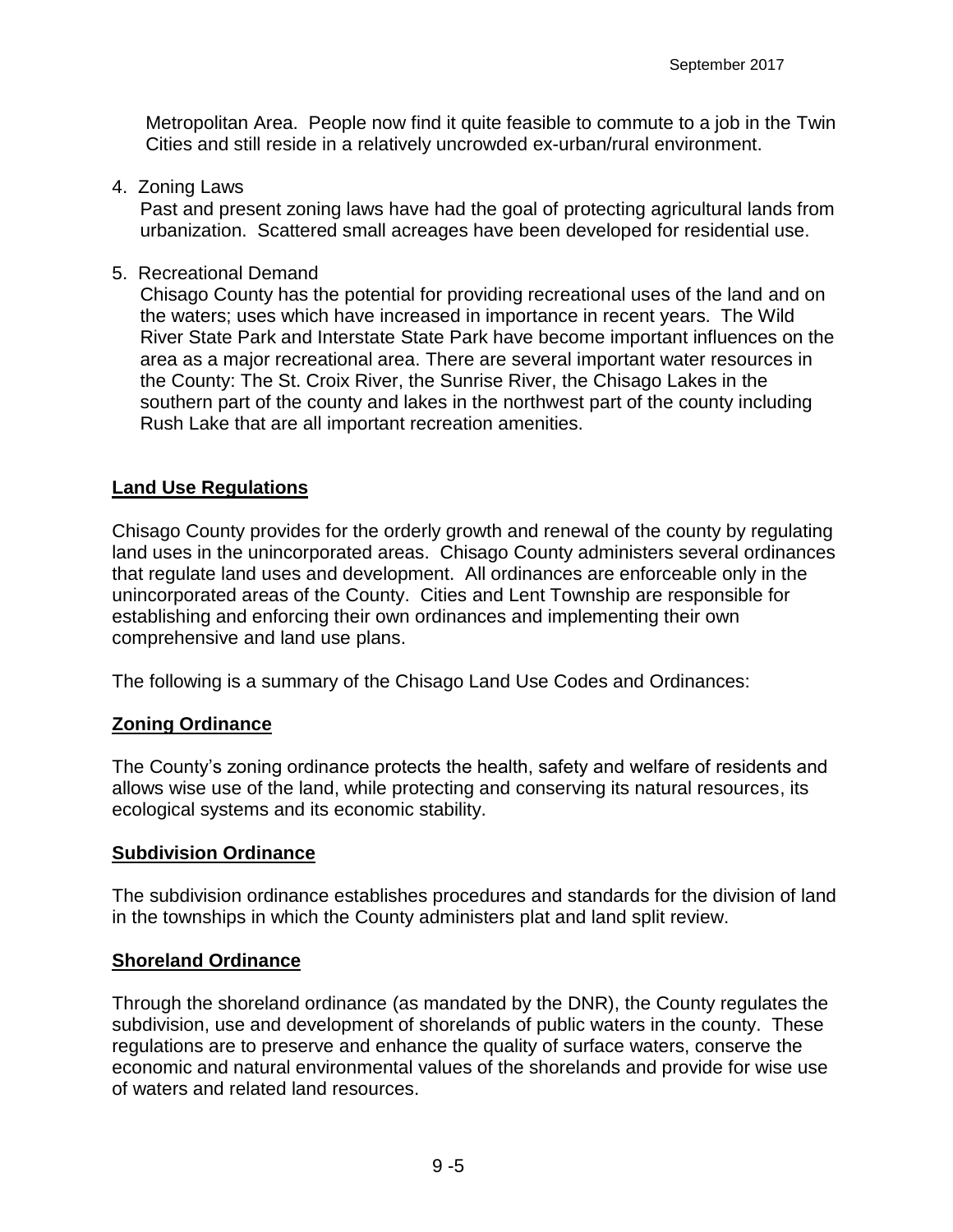### **Special Management Overlay Districts**

Chisago County has several overlay zoning districts as part of the County zoning ordinance. These include the Upper St. Croix Overlay, Lower St. Croix Overlay, Sunrise River Overlay, Carlos Avery Overlay, Highway 8 Overlay and Sunrise Lake Overlay. It is the purpose of each of these overlay districts to identify extraordinary standards and requirements desirable for the protection of special or unique resources in Chisago County.

#### **Floodplain Ordinance**

Chisago County regulates flood hazard areas within the unincorporated areas that are subject to periodic inundation. The floodplain ordinance regulates new development as well as the extension, conversion or structural alteration of buildings in the floodway, flood fringe or general floodplain districts. These regulations prevent or limit building or expanding structures in floodplains in order to protect the public health, safety and general welfare and to conserve and enhance natural resources by preserving the capacity of floodplains to carry and discharge regional floods.

# **Subsurface Sewage Treatment System (SSTS) Ordinance**

This ordinance regulates the design, installation, use and maintenance of community and subsurface sewage treatment systems. In addition, this ordinance helps provide for the orderly development of areas that do not have access to central public wastewater systems. Please see the Infrastructure Element for more details about this ordinance.

# **Land Use/Growth Management Goals & Policies**

Overall Growth Management & Land Use Statements

#### *Goal: Establish a comprehensive growth management strategy for Chisago County that promotes orderly and efficient growth of residential, commercial and industrial development while preserving the county's rural character.*

- 1. Recognize and respond proactively to internal and external growth pressures.
- 2. In the land use plan, select locations for types of uses based on transportation needs and availability and the best economic development potential, making these inter-supportive of each other.
- 3. Encourage an integrated approach to land use, transportation and natural resources, including development review for: a sufficient level of supportive services (i.e. schools, jails, emergency services, etc) and infrastructure, compatibility of land use and natural features, and economic viability of the land use.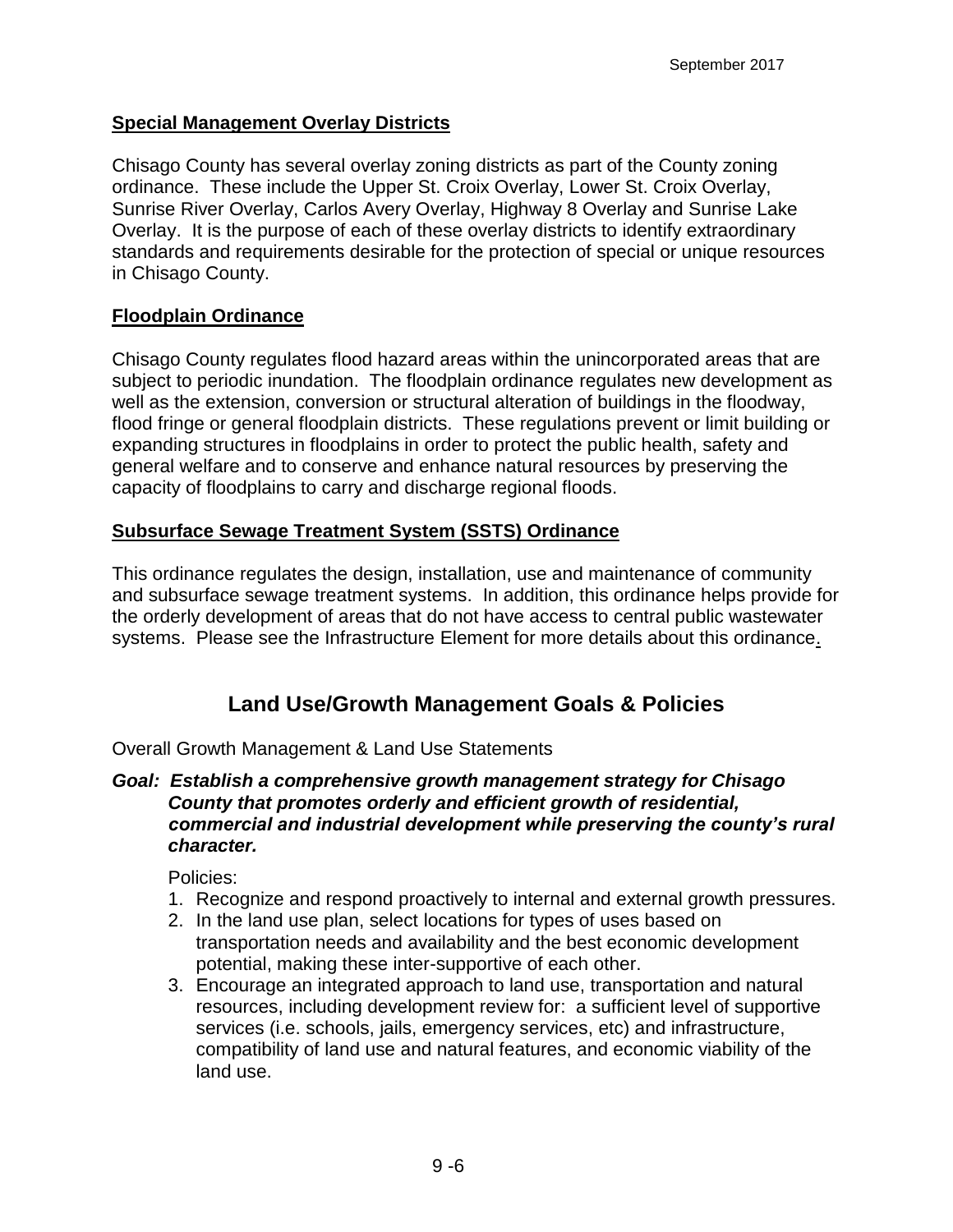- 4. Work towards minimizing conflicts between different and/or incompatible uses by establishing standards, such as, physical barriers, landscape screening and/or setbacks to provide buffers between districts/uses.
- 5. Define growth management in terms of "public service areas" where growth will be expected, allowed or limited due to the availability of services. These service areas are especially important in the two miles around cities where state law encourages extra-territorial planning of roads and subdivisions.
- 6. Recognize the importance of gateways to the community. Land uses along the corridor should be closely considered, as they will reflect upon the community's image. (Hwy 8, Hwy 95, I-35 Interchanges).
- 7. Identify and preserve viewshed corridors along heavily traveled routes. Some options may include additional setbacks, and/or plantings in these areas.
- 8. Create a plan to restore or convert improperly used land by using incentives that will compensate for conversions. An example would be converting marginal land along a creek or ditch into a grass buffer strip to reduce run off into the surface water or using alternative reduction strategies for non-point source pollution such as rain gardens or vegetated swales.
- 9. Promote the proper management of natural and cultural resources for future generations.
- 10.Preserve the natural and open landscapes of the county's unincorporated areas.

#### *Goal: Recognize the challenges and compatibility of present and future land use and strive for the most harmonious balance.*

- 1. Coordinate plans and work with all local governments and agencies responsible for the regulation of land use.
- 2. Promote opportunities to communicate with the citizens of Chisago County concerning land development and resource management.
- 3. Develop an outreach strategy to inform citizens of land use related educational opportunities.
- 4. Encourage compatible land uses along bordering jurisdictions.
- 5. Where there is conflict between zoning district standards and the standards in special management overlay districts, the County seeks to have balance in the goals and standards between underlying zoning and management overlay districts.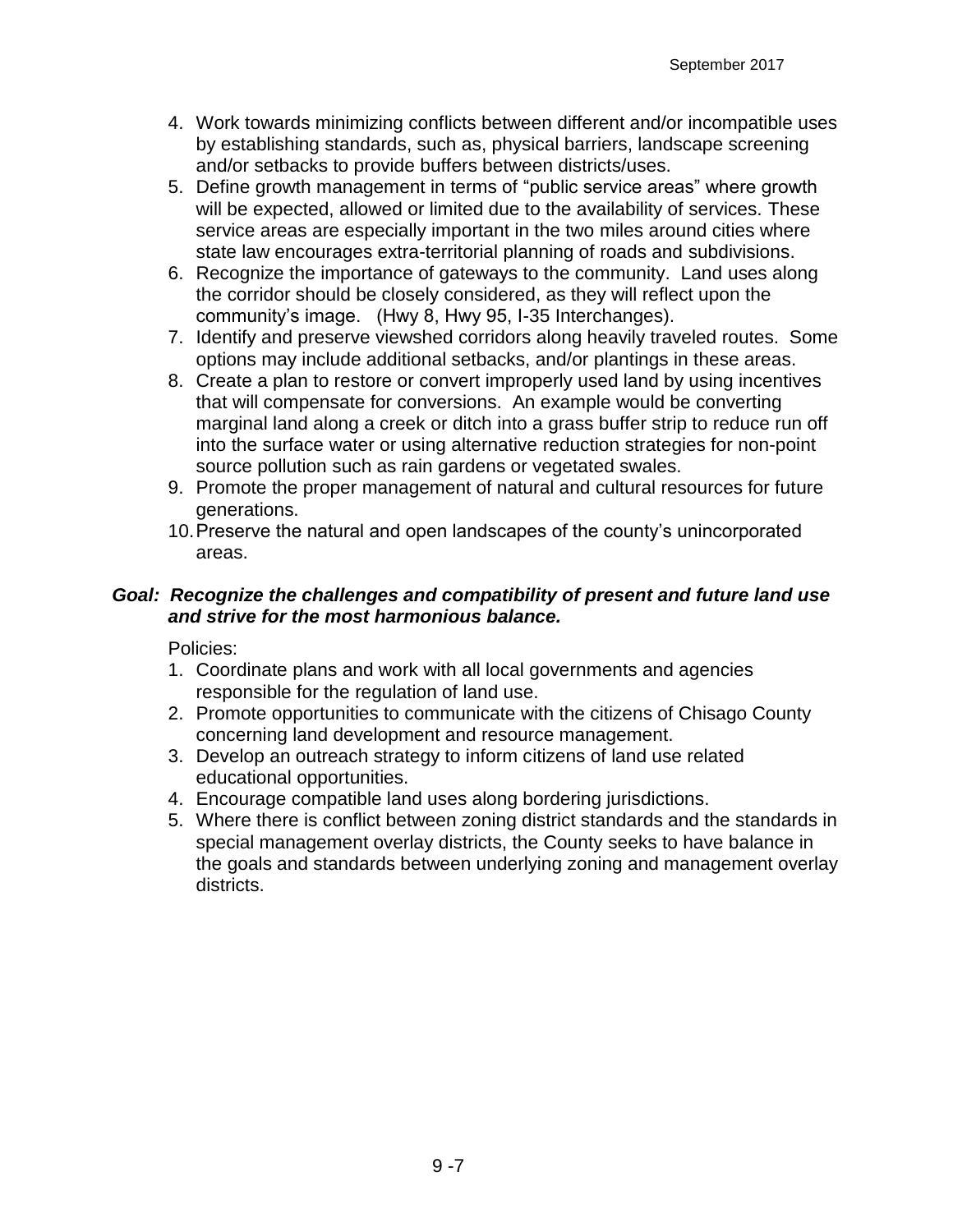#### Residential Development Statements

#### *Goal: Plan for the orderly and efficient growth of residential development in the County.*

- 1. Encourage non-farm residential development to be clustered on small lots in and around unincorporated rural village centers, areas that are considered marginal for agricultural use and in locations with adequate road service.
- 2. Encourage density transfers and clustering techniques for non-farm rural residential development to preserve agriculture and environmentally sensitive areas.
- 3. Encourage higher residential densities and multiple family housing alternatives to be located in areas serviced by public sewer and water or in areas with community utility systems.
- 4. Provide a variety of rural housing opportunities, consistent with the natural amenities in the County and the protection of environmental systems.
- 5. Provide for the orderly development of safe and efficient housing opportunities in the County.
- 6. Preserve and/or enhance the character of established rural residential neighborhoods (homes on parcels 2 acres or larger with septic systems and wells) that are not planned for public sanitary sewer service. Use incentives for private property owners to preserve trees and maintain lower-density development to maintain rural character.
- 7. Encourage cluster developments to create appealing, low environmental impact rural neighborhoods.
- 8. Support compatible agricultural and rural residential development in the County.
- 9. Develop and adopt provisions in development ordinances that encourage innovative site and housing unit designs.
- 10.Maintain and encourage sustainable agriculture as a land use and a viable economic activity in the county.
- 11.Promote land uses throughout the county that encourage active and sustainable living.
- 12.Encourage land uses throughout the County that promote a full spectrum of life-cycle housing types for all incomes, ages and races.
- 13.Rural residents and developments can reasonably expect agricultural, forestry and mining activities within the vicinity of their homes. The County should add Right to Farm language in its ordinances and develop a handbook of what newcomers might expect in the rural areas of Chisago County.
- 14.Encourage cities in the County to carefully study and plan for their possible expansion and future development within 2 miles of their boundaries as allowed by State Statute 462.358. The townships and property owners should recognize and consider protecting these areas from premature development or subdivision in coordination with or at the request of the nearby cities.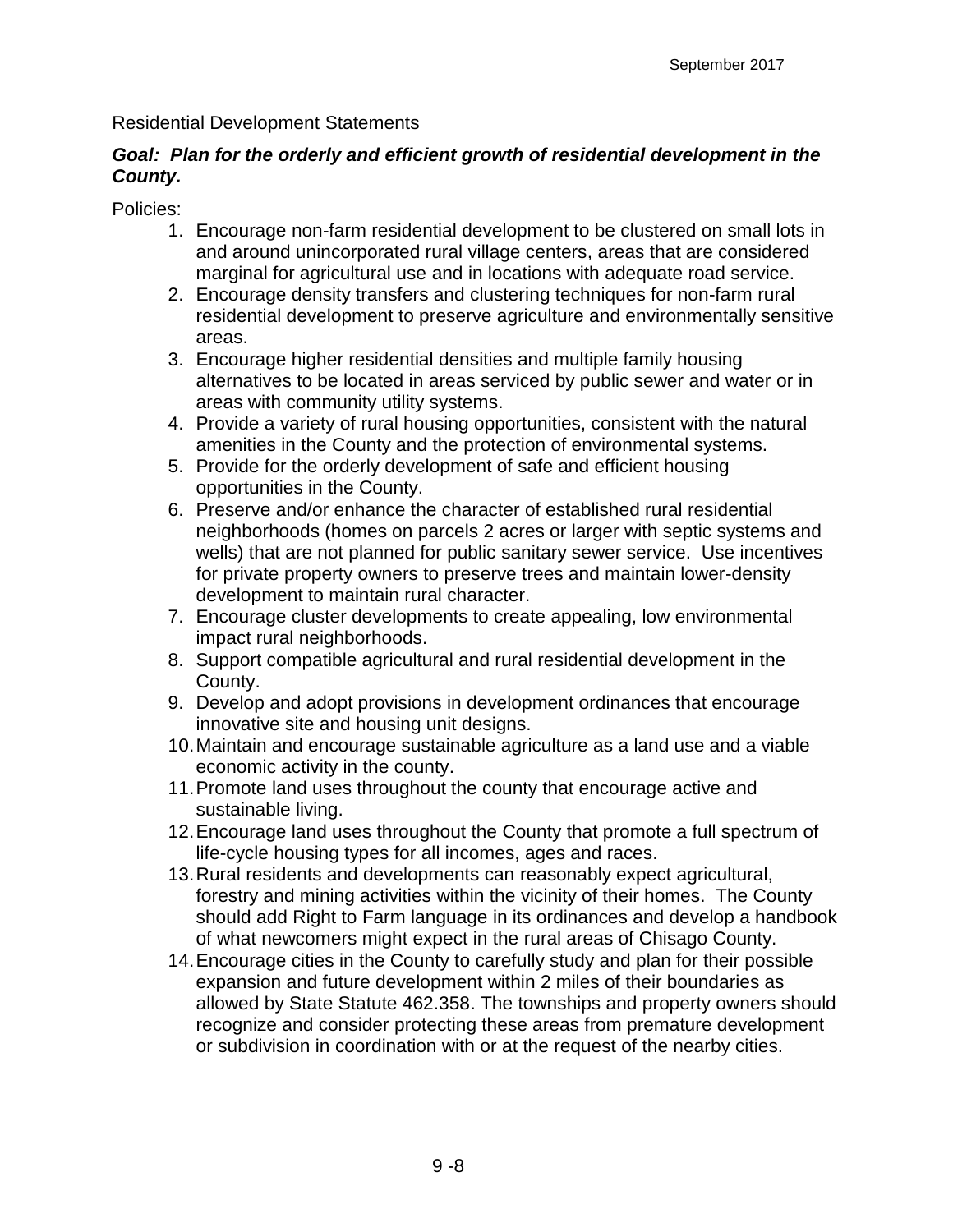#### Commercial/Industrial Development Statements

#### *Goal: Plan for the orderly, efficient growth of commercial and industrial development in the County.*

- 1. Encourage new commercial and industrial development that requires public sewer and water to locate within the county's cities in accordance with their Comprehensive Plans.
- 2. Encourage limited commercial developments that do not need public sewer and water to locate in areas with adequate road service within rural village centers.
- 3. Promote commercial and industrial development in planned clusters such as business parks and mixed-use developments where adequate public infrastructure is available.
- 4. Allow for home occupations, rural retail tourism and limited rural businesses on homesteads in agricultural areas as well as small, community-based retail in the county's unincorporated rural village centers.
- 5. Clearly define and regulate or limit the type of commercial and industrial uses that can be operated under the definition of a farm/agricultural use.
- 6. Indicate in the land use plan and zoning ordinance areas designated for commercial and industrial development, such as locations adjacent to I-35 and other areas near primary transportation routes that provide the best use of the land and where there is adequate infrastructure in place.
- 7. Consider the I-35 corridor as a location for commercial/industrial land uses.
- 8. Strive to provide land for commercial development to meet a standard of 5% to 6% (14,000 – 17,000 acres) of the total developed land in the county. Future locations for commercial development will primarily be based on the transportation system.
- 9. Support land use patterns that efficiently connect housing, jobs, transportation and retail and commercial centers.
- 10.Establish performance standards for commercial and industrial development that promotes quality new development site design.
- 11.Allow for commercial and industrial districts where public services are available and where land use conflicts between commercial/industrial and residential uses will not impede commercial and industrial growth.
- 12.Commercial recreation, home occupations and rural retail tourism opportunities should be allowed in the Agricultural district as long as performance standards are established and met.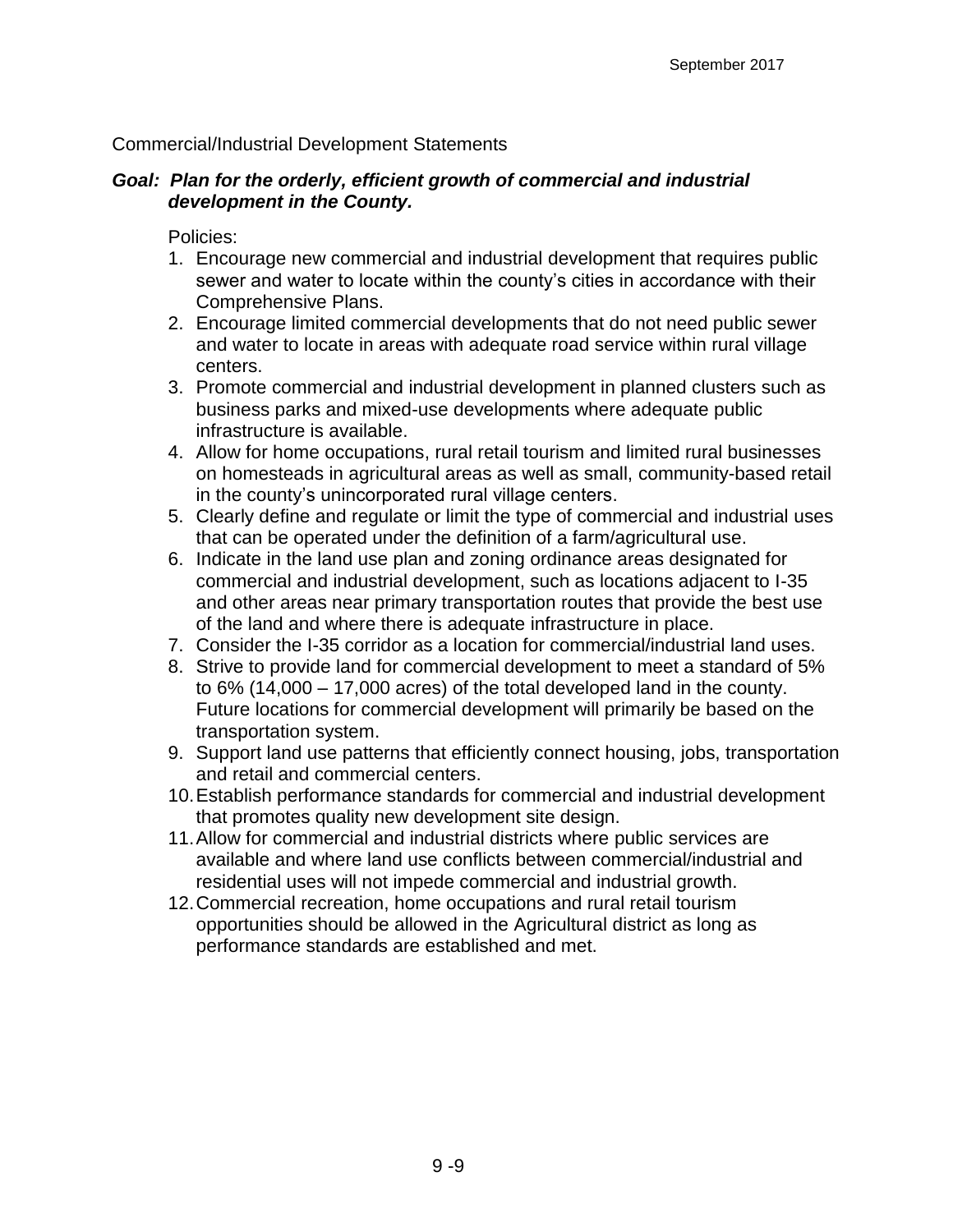# **Growth Management Strategy**

# **Descriptions, Purposes and Intent**

### **Rural Village Center**

- Rural centers (unincorporated areas) that have been historically formed shall be encouraged to add new housing units and businesses, if such growth is consistent with their historic character; is located as a contiguous extension of the existing village center; and can be feasibly supported by on-site or feasible community provided public infrastructure and services.
- New homes will be supported provided on-site sanitary sewer and water standards are met. Under a conditional use process, smaller lot sizes may be allowed if clustered/community septic and wells are used. Desirable design criteria shall be determined based upon a review of the community's pattern of houses, lots, streets, major building views, open spaces, trees and hills.
- These centers are intended to be areas of multiple uses to serve the local public that have a historic basis for their existence. These areas are defined as Almelund, Stark, Rush Point, Sunrise, Palmdale and the I-35/County Road 17 Center in Lent Township.
- The village centers are planned to evolve as a small, self-contained town center and as an alternative to urban sprawl.

# **Rural Transit Center**

- Provide appropriate and centralized support facilities and retail and service businesses adjacent to Interstate 35/County Road 17 interchange.
- Permitted uses include uses such as single family dwellings, public parking and transit facilities, local government administration and service buildings, agriculture uses, farm drainage systems, flood control and watershed structures and erosion control devices, temporary or seasonal stands for sale of agricultural products, greenhouses or nurseries, forestry and sod farming, wildlife areas, forest preserves, public parks and other open space uses and daycare centers.

# **Rural Residential Areas**

 Such areas are to accommodate and acknowledge existing residential development and those areas that are located outside of any identified growth or expansion area of a municipality. Examples of such areas include existing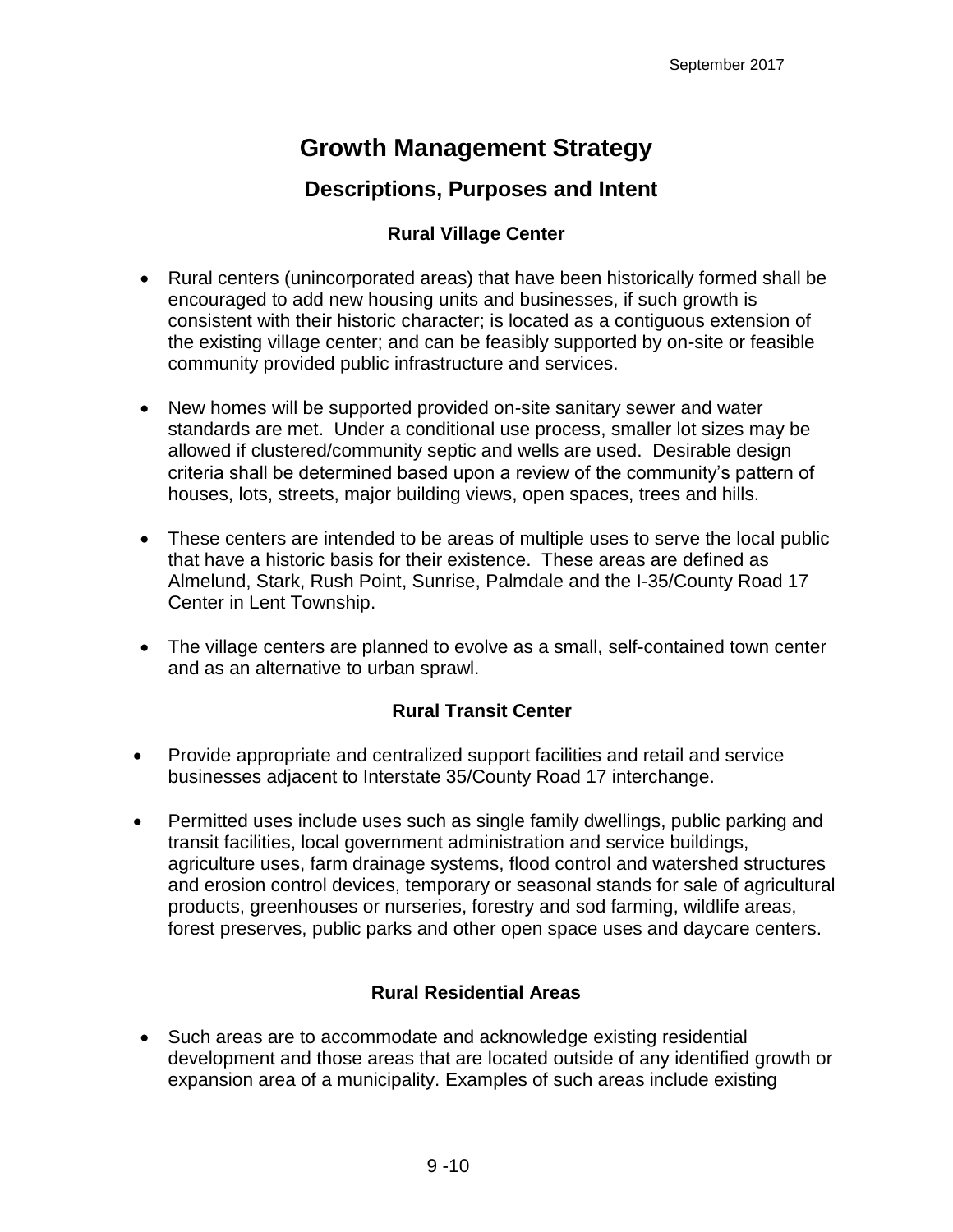residential development near the Chisago, Rush and Goose chain-of-lakes, Almelund and Sunrise.

- Land that is suitable for residential but not commercial/industrial uses.
- The long-term predominant use of these areas is intended to be large-lot, lowdensity residential development. However, long or short-term temporary uses may include crop production, animal husbandry not involving new feedlots, forest management, other agricultural uses and sand and gravel operations within the vicinity of residences.

#### **Commercial/Limited Industrial Area**

- Areas where there are legally existing commercial and/or industrial uses already in place.
- Minimum lot size dependent on use and area needed for water and on-site sewage treatment system.
- New development or redevelopment in this area must provide buffer from residentially zoned land and existing residential development.
- All new commercial/industrial development sites must be served by adequate transportation infrastructure including roads, highways or railroad facilities.

#### **Agricultural and Resource Protection Areas**

- These are areas in Chisago County outside of highly developed areas that will remain more rural in nature.
- Includes areas intended for exclusive resource related use: areas intended primarily for agriculture and other resource uses, with limited rural residential development; recreational commercial and other resource related business uses; rural retail tourism uses; natural resource areas protected by easement or acquisition or limited due to site constraints; and areas which will accommodate a very limited amount of subdivision activity.
- Both traditional agriculture and larger hobby farms will be encouraged. Some residential development in this area will be allowed but it will be limited to a base density of 1 per 5 acres. Clustering will be encouraged, preserving most of the land area in larger parcels (20+acres) for agriculture, hobby farms, or open space.
- Base density will not necessarily mean the minimum lot size. Building eligibilities deriving from base density may be transferred from contiguous parcels under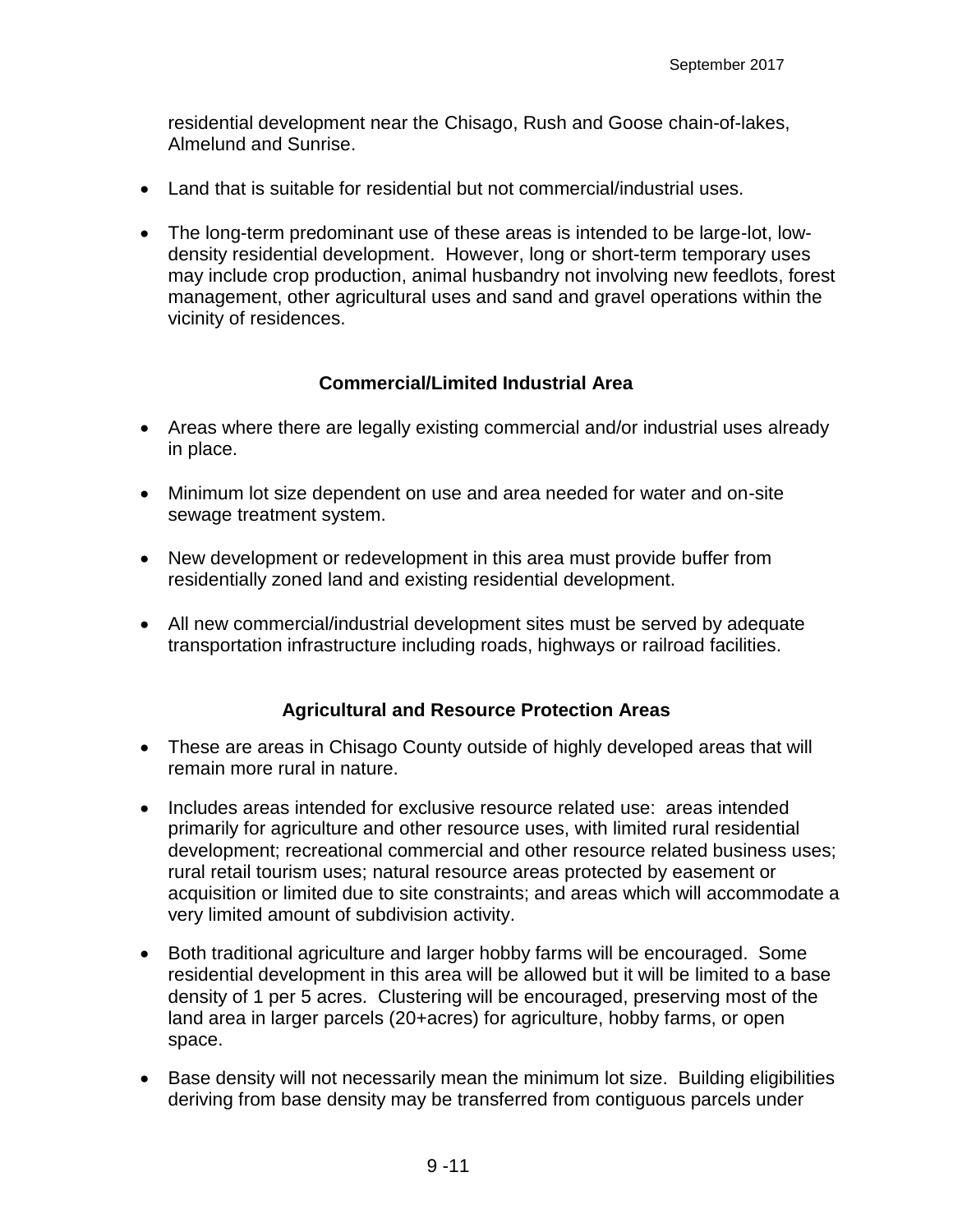common ownership. Density transferred may not be used more than once for any piece of land.

- Any clustered subdivisions will require approval of a conditional use permit. The conditional use process will consider whether the development is sited and designed in a manner to protect rural view sheds and to have minimal impact to adjacent agricultural uses, forestland, special or unique natural resources or other natural resources. Conditions should be attached to minimize impact to surrounding land uses, natural resources, historical resources, natural corridors and the environment. Such conditions may consist of landscaping criteria, buffering and minimizing visual intrusion caused by the new development.
- Anyone building in this District should accept and understand the rural environment as it is found. Anyone building or living in this district also should be aware that residential development is not the primary or sole purpose of this district. Chisago County intends and allows a wide-variety of land uses and activities in this District including farming and livestock operations, rural retail tourism, animal kennels, renewable energy resources and commercial recreation. The County does not consider farm or agricultural activities public nuisances provided those activities do not violate any State statute or rule or any other laws or ordinances.
- Allow other uses essential services/public services, large scale land uses requiring a location in a unique rural land area and small-scale home occupations.

The map on page 9-14 depicts the Growth Management Plan for Chisago County and the map on page 9-15 shows the possible local city extraterritorial subdivision/land use protection areas.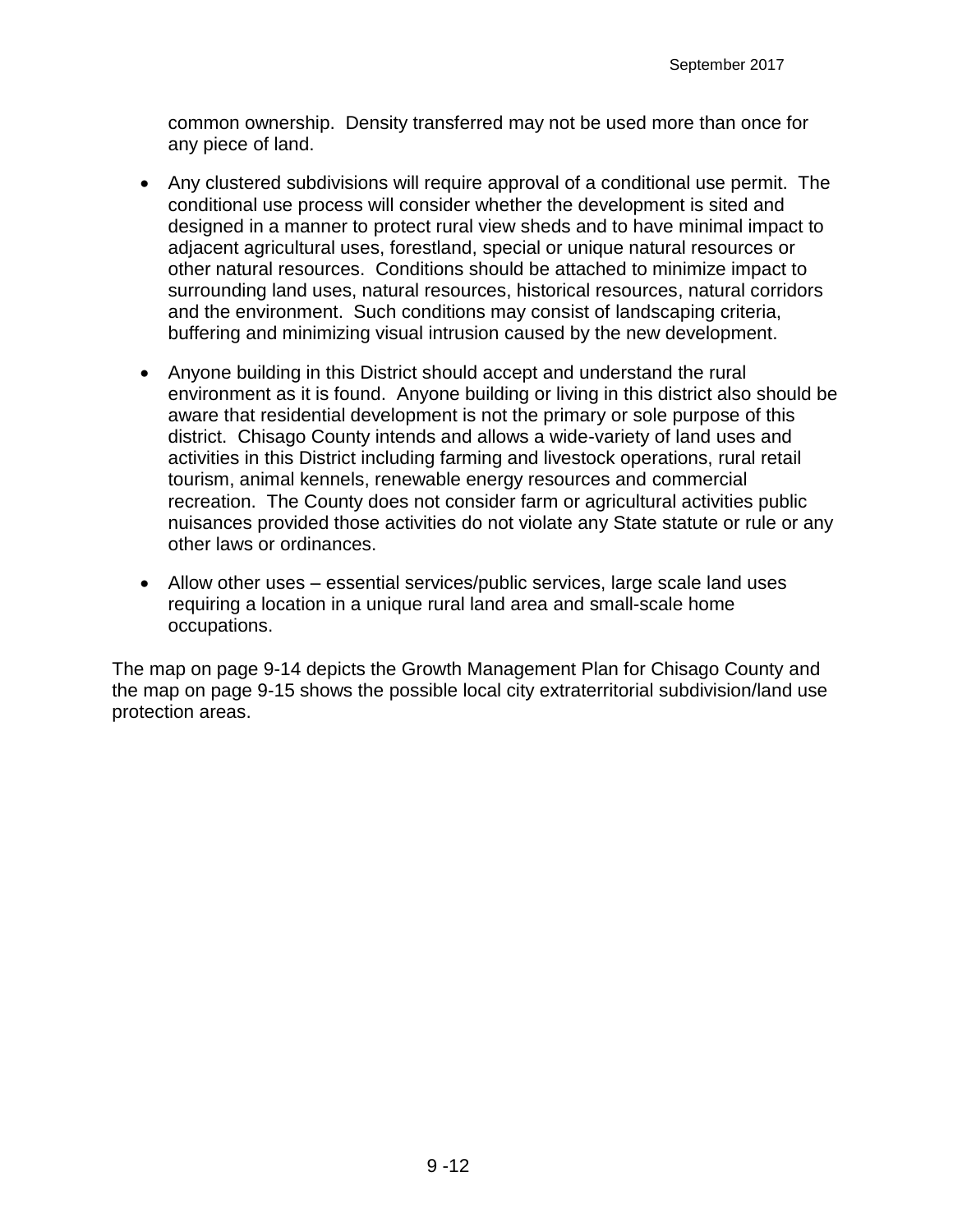#### **Growth Management Strategy**

| <b>District</b>                  | <b>Description</b>                                                                                                                                                                                                                                 | <b>Base Density</b>                                                   | <b>Minimum</b><br><b>Lot Size</b>                                                               | <b>Clustering</b>                                                                                                                                               | <b>Transfer of</b><br><b>Development</b><br><b>Credits</b> | Receiving<br>or<br>Sending<br>Area                     |
|----------------------------------|----------------------------------------------------------------------------------------------------------------------------------------------------------------------------------------------------------------------------------------------------|-----------------------------------------------------------------------|-------------------------------------------------------------------------------------------------|-----------------------------------------------------------------------------------------------------------------------------------------------------------------|------------------------------------------------------------|--------------------------------------------------------|
| Rural Village Center             | Historic unincorporated area<br>and/or transit centers. Mixed<br>use corresponding to historic<br>nature of community. Growth<br>is encouraged in these areas.                                                                                     | 2 acres with incentives<br>or density increases<br>for clustering     | To be<br>determined by<br>historic nature of<br>community and<br>wastewater<br>needs being met  | Allowed and greatly<br>encouraged with<br>incentives                                                                                                            | Allowed and<br>greatly<br>encouraged with<br>incentives    | Receiving                                              |
| Commercial/Limited<br>Industrial | Includes some existing<br>commercial areas and some<br>areas that<br>may be reserved for future<br>commercial uses.                                                                                                                                | Dependent on use and<br>area needed for water<br>and wastewater needs | Dependent on<br>use and area<br>needed for<br>water and<br>wastewater<br>needs                  | N/A                                                                                                                                                             | Allowed                                                    | Receiving                                              |
| <b>Rural Residential</b>         | Accommodates existing<br>residential areas as well as<br>other areas in townships that<br>is planned for<br>large lot, low density<br>residential development.                                                                                     | 2 acres platted                                                       | 2 Acres or less if<br>clustering used<br>to increase<br>density                                 | Allowed and greatly<br>encouraged with<br>incentives                                                                                                            | Allowed and<br>greatly<br>encouraged with<br>incentives    | Receiving                                              |
| Ag. and Resource<br>Protection   | Areas outside rural<br>residential areas and other<br>more highly developed areas<br>that will remain more rural in<br>nature. Areas intended to be<br>primarily agriculture and<br>other resource use with<br>limited residential<br>development. | 1 per 5 acres platted                                                 | 5 acres platted<br>unless cluster<br>option used or<br>20 acres by<br>metes and<br>bounds split | Allowed but no direct<br>density increase, other<br>incentives provided for<br>clustering (consider<br>adding density<br>increase incentives for<br>clustering) | Allowed and<br>greatly<br>encouraged with<br>incentives    | Sending<br>(and<br>adding Ag<br>areas as<br>receiving) |
| <b>Rural Transit Center</b>      | Provide appropriate and<br>centralized support facilities<br>and retail and service<br>businesses adjacent to<br>Interstate 35/County Road 17<br>interchange                                                                                       | Dependent on use and<br>area needed for water<br>and wastewater needs | Dependent on<br>use and area<br>needed for<br>water and<br>wastewater<br>needs                  | Allowed and greatly<br>encourage with<br>incentives                                                                                                             | Allowed and<br>greatly<br>encouraged with<br>incentives    | N/A                                                    |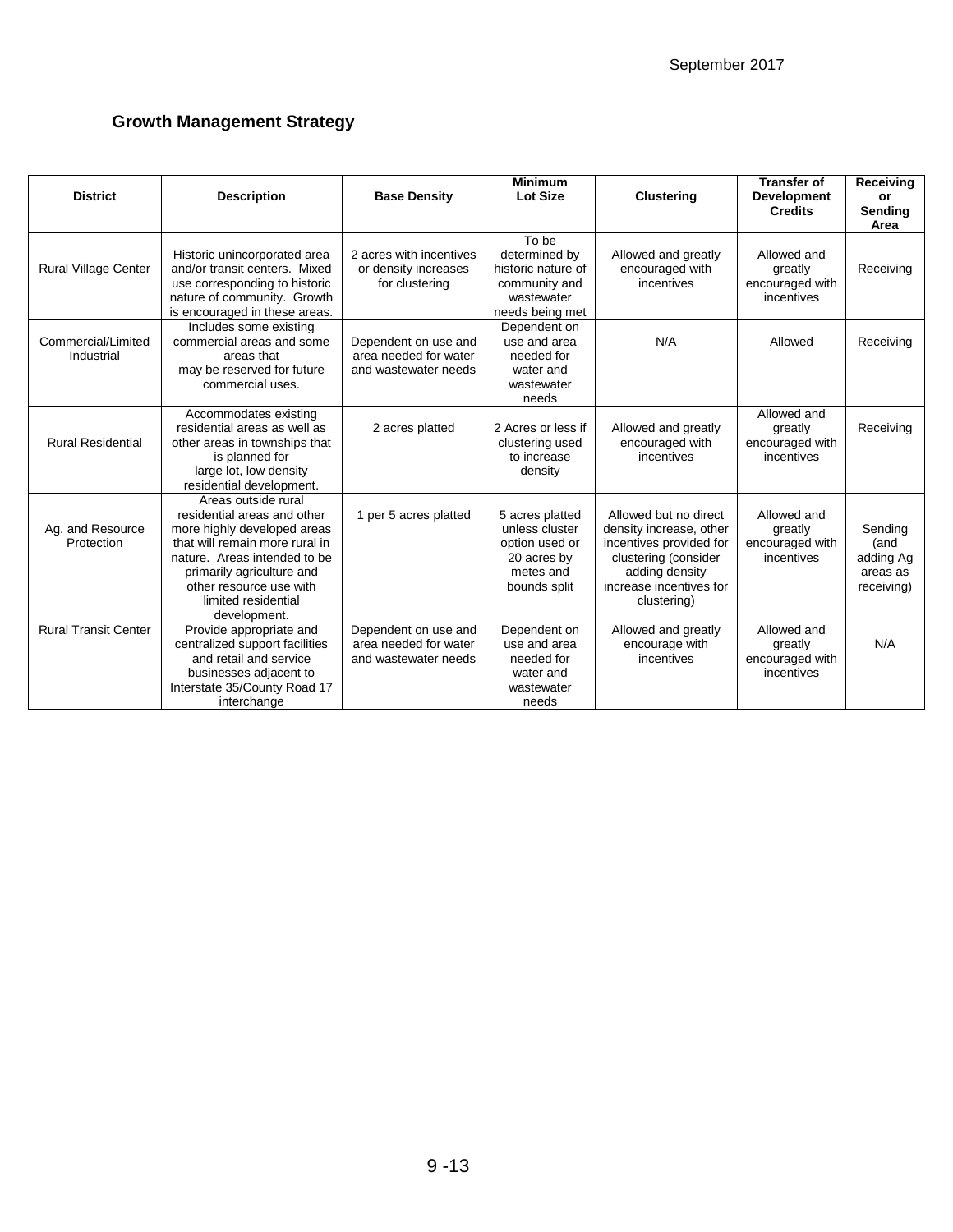